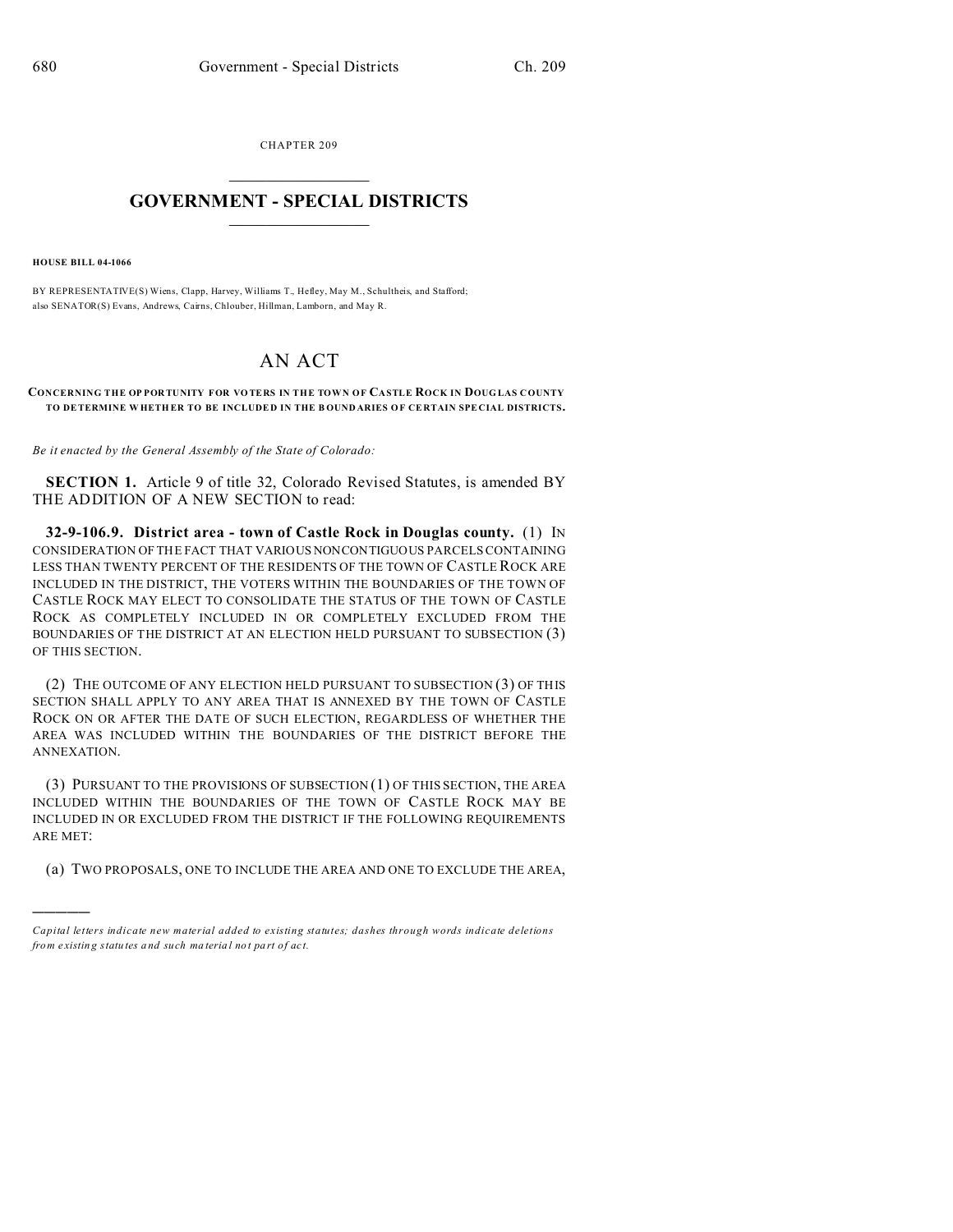ARE INITIATED BY ANY OF THE FOLLOWING METHODS:

(I) TWO PETITIONS, ONE REQUESTING AN ELECTION FOR THE PURPOSE OF INCLUDING THE AREA IN THE DISTRICT AND ONE REQUESTING AN ELECTION FOR THE PURPOSE OF EXCLUDING THE AREA FROM THE DISTRICT, ARE EACH SIGNED BY AT LEAST FIVE PERCENT OF THE REGISTERED ELECTORS WITHIN THE TOWN OF CASTLE ROCK AND SUBMITTED TO THE GOVERNING BODY OF THE TOWN OF CASTLE ROCK; OR

(II) THE GOVERNING BODY OF THE TOWN OF CASTLE ROCK ADOPTS TWO RESOLUTIONS, ONE TO HOLD AN ELECTION FOR THE PURPOSE OF INCLUDING THE AREA IN THE DISTRICT AND ONE TO HOLD AN ELECTION FOR THE PURPOSE OF EXCLUDING THE AREA FROM THE DISTRICT.

(b) AN ELECTION IS HELD AND CONDUCTED IN ACCORDANCE WITH ARTICLES 1 TO 13 OF TITLE 1 OR ARTICLE 10 OF TITLE 31, C.R.S., AS APPLICABLE, AND THE FOLLOWING REQUIREMENTS:

(I) THE ELECTION SHALL BE HELD EITHER AT THE ODD-YEAR ELECTION HELD ON THE FIRST TUESDAY IN NOVEMBER OF 2005 OR ANY REGULAR LOCAL DISTRICT ELECTION FOR THE TOWN OF CASTLE ROCK HELD THEREAFTER, AS DETERMINED BY THE GOVERNING BODY OF THE TOWN OF CASTLE ROCK. THE TOWN OF CASTLEROCK SHALL PAY THE COSTS OF SUCH ELECTIONS.

(II) ONE BALLOT QUESTION PROVIDES FOR ALL OF THE REGISTERED ELECTORS IN THE TOWN OF CASTLE ROCK TO VOTE FOR OR AGAINST THE INCLUSION OF THE PROPOSED AREA IN THE DISTRICT AND ONE BALLOT QUESTION PROVIDES FOR ALL OF THE REGISTERED ELECTORS IN THE TOWN OF CASTLE ROCK TO VOTE FOR OR AGAINST THE EXCLUSION OF THE AREA FROM THE DISTRICT.

(III) EACH BALLOT QUESTION SPECIFIES THAT THE AREA PROPOSED TO BE INCLUDED IN OR EXCLUDED FROM THE DISTRICT, AS APPLICABLE, IS ALL OF THE AREA WITHIN THE BOUNDARIES OF THE TOWN OF CASTLE ROCK.

(IV) EACH BALLOT QUESTION CONTAINS THE CURRENT RATES OF SALES AND USE TAX LEVIED BY THE DISTRICT.

(V) THE BALLOT CONTAINS BOTH OF THE FOLLOWING QUESTIONS:

(A) "SHALL THE AREA DESCRIBED IN THE BALLOT BE INCLUDED IN THE REGIONAL TRANSPORTATION DISTRICT AND SUBJECT TO TAXATION BY THE DISTRICT?"; AND

(B) "SHALL THE AREA DESCRIBED IN THE BALLOT BE EXCLUDED FROM THE REGIONAL TRANSPORTATION DISTRICT AND NOT SUBJECT TO TAXATION BY THE DISTRICT?".

(4) (a) IN THE EVENT THAT EITHER THE BALLOT QUESTION TO INCLUDE ALL OF THE AREA WITHIN THE BOUNDARIES OF THE TOWN OF CASTLE ROCK IN THE DISTRICT OR THE BALLOT QUESTION TO EXCLUDE ALL OF THE AREA WITHIN THE BOUNDARIES OF THE TOWN OF CASTLE ROCK FROM THE DISTRICT IS APPROVED BY A MAJORITY OF THE REGISTERED ELECTORS WHO VOTED IN THE ELECTION AND THE OTHER BALLOT QUESTION IS NOT APPROVED BY A MAJORITY OF THE REGISTERED ELECTORS WHO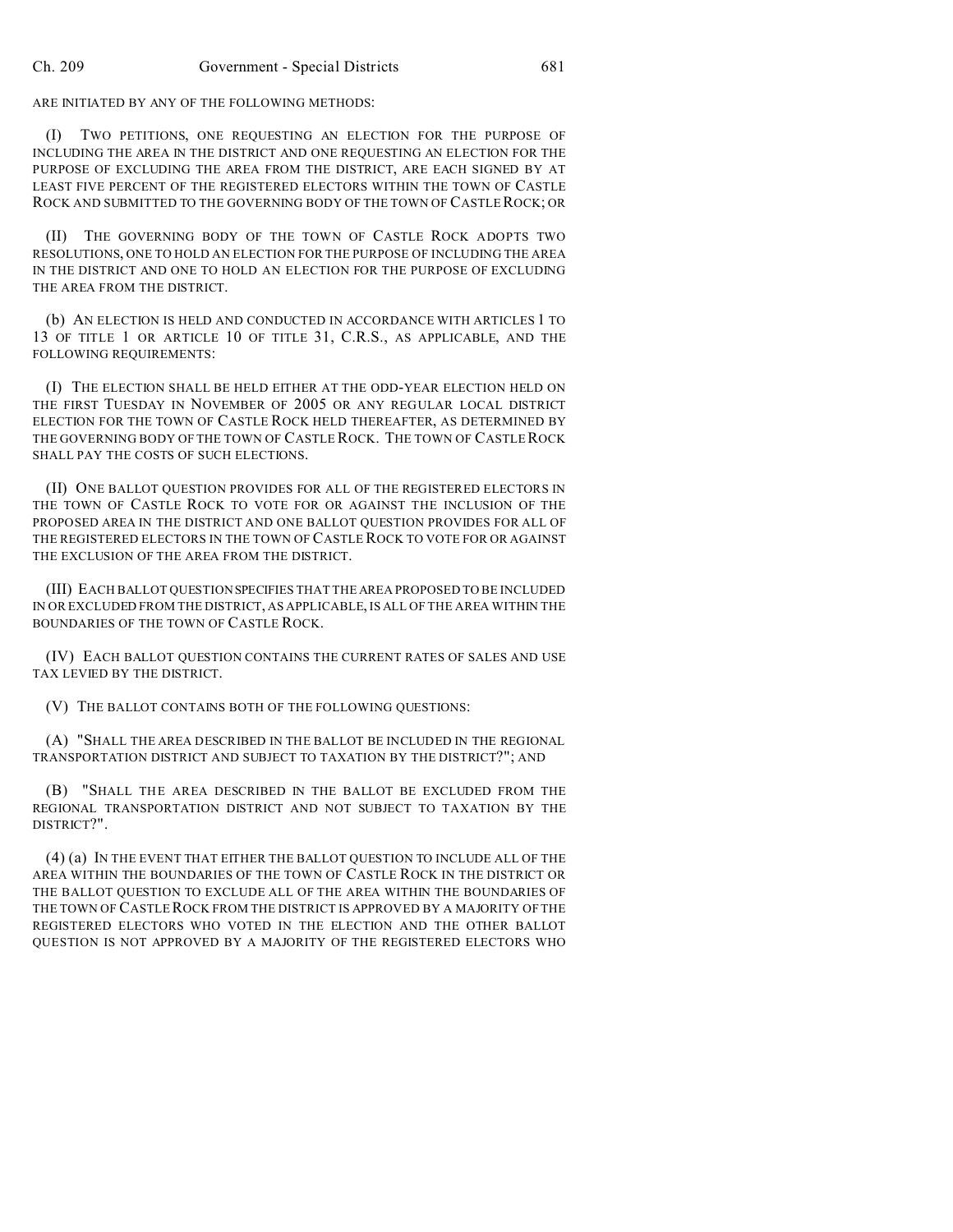VOTED IN THE ELECTION, THE BALLOT QUESTION THAT WAS APPROVED BY A MAJORITY OF THE REGISTERED ELECTORS WHO VOTED IN THE ELECTION SHALL TAKE EFFECT.

(b) IN THE EVENT THAT BOTH THE BALLOT QUESTION TO INCLUDE ALL OF THE AREA WITHIN THE BOUNDARIES OF THE TOWN OF CASTLE ROCK IN THE DISTRICT AND THE BALLOT QUESTION TO EXCLUDE ALL OF THE AREA WITHIN THE BOUNDARIES OF THE TOWN OF CASTLE ROCK FROM THE DISTRICT ARE APPROVED BY A MAJORITY OF THE REGISTERED ELECTORS WHO VOTED IN THE ELECTION, ONLY THE BALLOT QUESTION THAT RECEIVES THE LARGER NUMBER OF VOTES IN FAVOR OF THE QUESTION SHALL TAKE EFFECT.

(c) IN THE EVENT THAT NEITHER THE BALLOT QUESTION TO INCLUDE ALL OF THE AREA WITHIN THE BOUNDARIES OF THE TOWN OF CASTLE ROCK IN THE DISTRICT NOR THE BALLOT QUESTION TO EXCLUDE ALL OF THE AREA WITHIN THE BOUNDARIES OF THE TOWN OF CASTLE ROCK FROM THE DISTRICT IS APPROVED BY A MAJORITY OF REGISTERED ELECTORS WHO VOTED IN THE ELECTION, NEITHER BALLOT QUESTION SHALL TAKE EFFECT AND THE BOUNDARIES OF THE DISTRICT SHALL CONTINUE TO INCLUDE THE PARTS OF THE TOWN OF CASTLE ROCK THAT WERE INCLUDED IN THE DISTRICT BEFORE SUCH ELECTION.

(5) IN THE EVENT THAT THE REGISTERED ELECTORS OF THE TOWN OF CASTLEROCK ELECT TO BE INCLUDED WITHIN OR EXCLUDED FROM THE BOUNDARIES OF THE DISTRICT, THE TOWN OF CASTLE ROCK SHALL GRANT THE DEPARTMENT OF REVENUE FOR ANY COSTS UP TO THE AMOUNT OF SEVENTEEN THOUSAND FIVE HUNDRED DOLLARS IT INCURS IN CARRYING OUT THE REQUIREMENTS OF THIS SECTION.

(6) UNDER NO CIRCUMSTANCE SHALL ANY MONEYS FROM THE GENERAL FUND BE APPROPRIATED TO THE DEPARTMENT OF REVENUE OR ANY OTHER DEPARTMENT TO COVER THE COSTS INCURRED IN CARRYING OUT THE REQUIREMENTS OF THIS SECTION.

**SECTION 2.** Article 15 of title 32, Colorado Revised Statutes, is amended BY THE ADDITION OF A NEW SECTION to read:

**32-15-104.3. District area - town of Castle Rock in Douglas county.** (1) IN CONSIDERATION OF THE FACT THAT VARIOUS NONCONTIGUOUS PARCELS CONTAINING LESS THAN TWENTY PERCENT OF THE RESIDENTS OF THE TOWN OF CASTLEROCK ARE INCLUDED IN THE DISTRICT, THE VOTERS WITHIN THE BOUNDARIES OF THE TOWN OF CASTLE ROCK MAY ELECT TO CONSOLIDATE THE STATUS OF THE TOWN OF CASTLE ROCK AS COMPLETELY INCLUDED IN OR COMPLETELY EXCLUDED FROM THE BOUNDARIES OF THE DISTRICT AT AN ELECTION HELD PURSUANT TO SUBSECTION (3) OF THIS SECTION.

(2) THE OUTCOME OF ANY ELECTION HELD PURSUANT TO SUBSECTION (3) OF THIS SECTION SHALL APPLY TO ANY AREA THAT IS ANNEXED BY THE TOWN OF CASTLE ROCK ON OR AFTER THE DATE OF SUCH ELECTION, REGARDLESS OF WHETHER THE AREA WAS INCLUDED WITHIN THE BOUNDARIES OF THE DISTRICT BEFORE THE ELECTION.

(3) PURSUANT TO THE PROVISIONS OF SUBSECTION (1) OF THIS SECTION, THE AREA INCLUDED WITHIN THE BOUNDARIES OF THE TOWN OF CASTLE ROCK MAY BE INCLUDED IN OR EXCLUDED FROM THE DISTRICT IF THE FOLLOWING REQUIREMENTS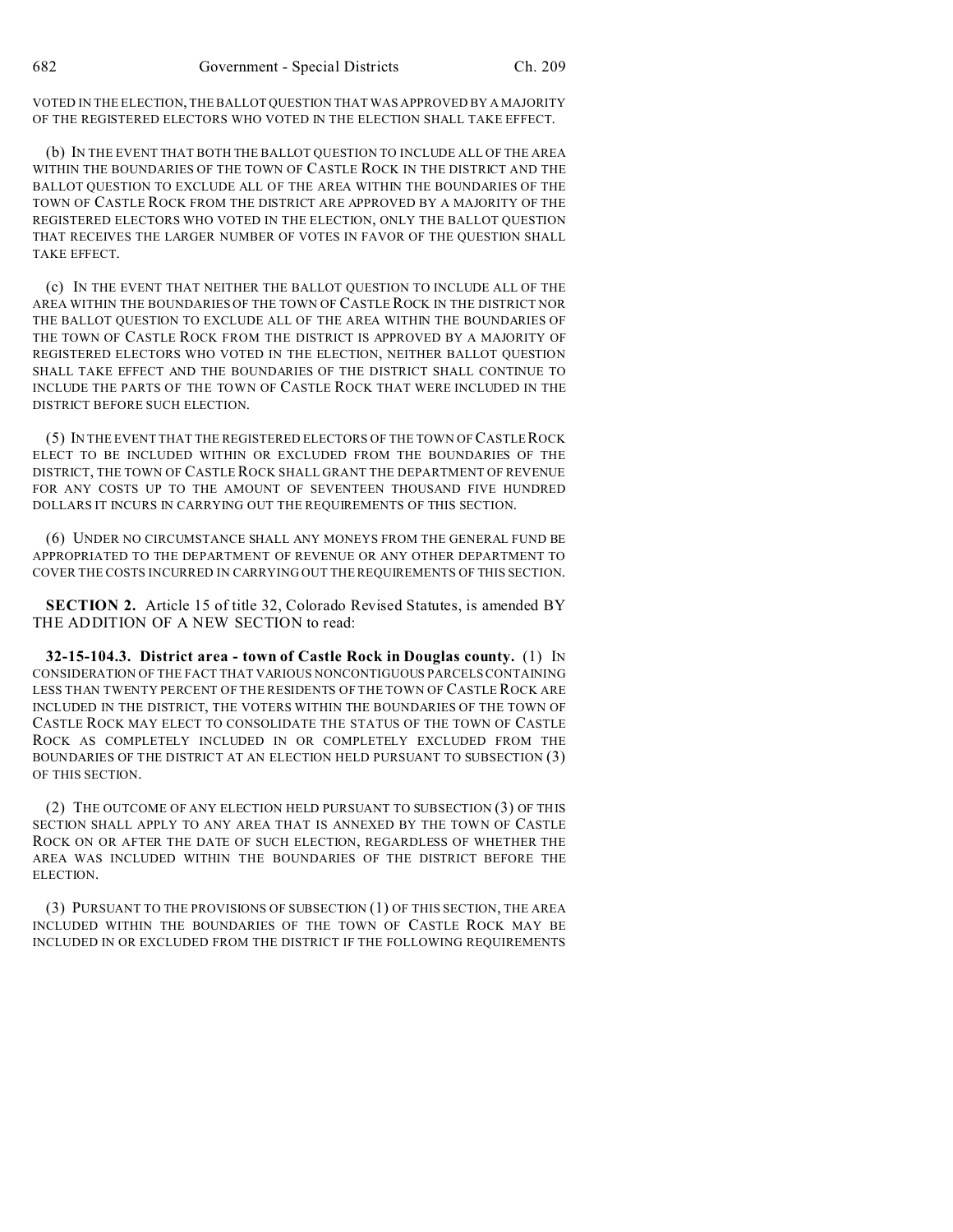ARE MET:

(a) TWO PROPOSALS, ONE TO INCLUDE THE AREA AND ONE TO EXCLUDE THE AREA, ARE INITIATED BY ANY OF THE FOLLOWING METHODS:

(I) TWO PETITIONS, ONE REQUESTING AN ELECTION FOR THE PURPOSE OF INCLUDING THE AREA IN THE DISTRICT AND ONE REQUESTING AN ELECTION FOR THE PURPOSE OF EXCLUDING THE AREA FROM THE DISTRICT, ARE EACH SIGNED BY AT LEAST FIVE PERCENT OF THE REGISTERED ELECTORS WITHIN THE TOWN OF CASTLE ROCK AND SUBMITTED TO THE GOVERNING BODY OF THE TOWN OF CASTLEROCK; OR

(II) THE GOVERNING BODY OF THE TOWN OF CASTLE ROCK ADOPTS TWO RESOLUTIONS, ONE TO HOLD AN ELECTION FOR THE PURPOSE OF INCLUDING THE AREA IN THE DISTRICT AND ONE TO HOLD AN ELECTION FOR THE PURPOSE OF EXCLUDING THE AREA FROM THE DISTRICT.

(b) AN ELECTION IS HELD AND CONDUCTED IN ACCORDANCE WITH ARTICLES 1 TO 13 OF TITLE 1 OR ARTICLE 10 OF TITLE 31, C.R.S., AS APPLICABLE, AND THE FOLLOWING REQUIREMENTS:

(I) THE ELECTION SHALL BE HELD EITHER AT THE ODD-YEAR ELECTION HELD ON THE FIRST TUESDAY IN NOVEMBER OF 2005 OR ANY REGULAR LOCAL DISTRICT ELECTION FOR THE TOWN OF CASTLE ROCK HELD THEREAFTER, AS DETERMINED BY THE GOVERNING BODY OF THE TOWN OF CASTLE ROCK. THE TOWN OF CASTLE ROCK SHALL PAY THE COSTS OF SUCH ELECTIONS.

(II) ONE BALLOT QUESTION PROVIDES FOR ALL OF THE REGISTERED ELECTORS IN THE TOWN OF CASTLE ROCK TO VOTE FOR OR AGAINST THE INCLUSION OF THE PROPOSED AREA IN THE DISTRICT AND ONE BALLOT QUESTION PROVIDES FOR ALL OF THE REGISTERED ELECTORS IN THE TOWN OF CASTLE ROCK TO VOTE FOR OR AGAINST THE EXCLUSION OF THE AREA FROM THE DISTRICT.

(III) EACH BALLOTQUESTION SPECIFIES THAT THE AREA PROPOSED TO BE INCLUDED IN OR EXCLUDED FROM THE DISTRICT, AS APPLICABLE, IS ALL OF THE AREA WITHIN THE BOUNDARIES OF THE TOWN OF CASTLE ROCK.

(IV) EACH BALLOT QUESTION CONTAINS THE CURRENT RATES OF SALES AND USE TAX LEVIED BY THE DISTRICT.

(V) THE BALLOT CONTAINS BOTH OF THE FOLLOWING QUESTIONS:

(A) "SHALL THE AREA DESCRIBED IN THE BALLOT BE INCLUDED IN THE METROPOLITAN FOOTBALL STADIUM DISTRICT AND SUBJECT TO TAXATION BY THE DISTRICT?"; AND

(B) "SHALL THE AREA DESCRIBED IN THE BALLOT BE EXCLUDED FROM THE METROPOLITAN FOOTBALL STADIUM DISTRICT AND NOT SUBJECT TO TAXATION BY THE DISTRICT?".

(4) (a) IN THE EVENT THAT EITHER THE BALLOT QUESTION TO INCLUDE ALL OF THE AREA WITHIN THE BOUNDARIES OF THE TOWN OF CASTLE ROCK IN THE DISTRICT OR